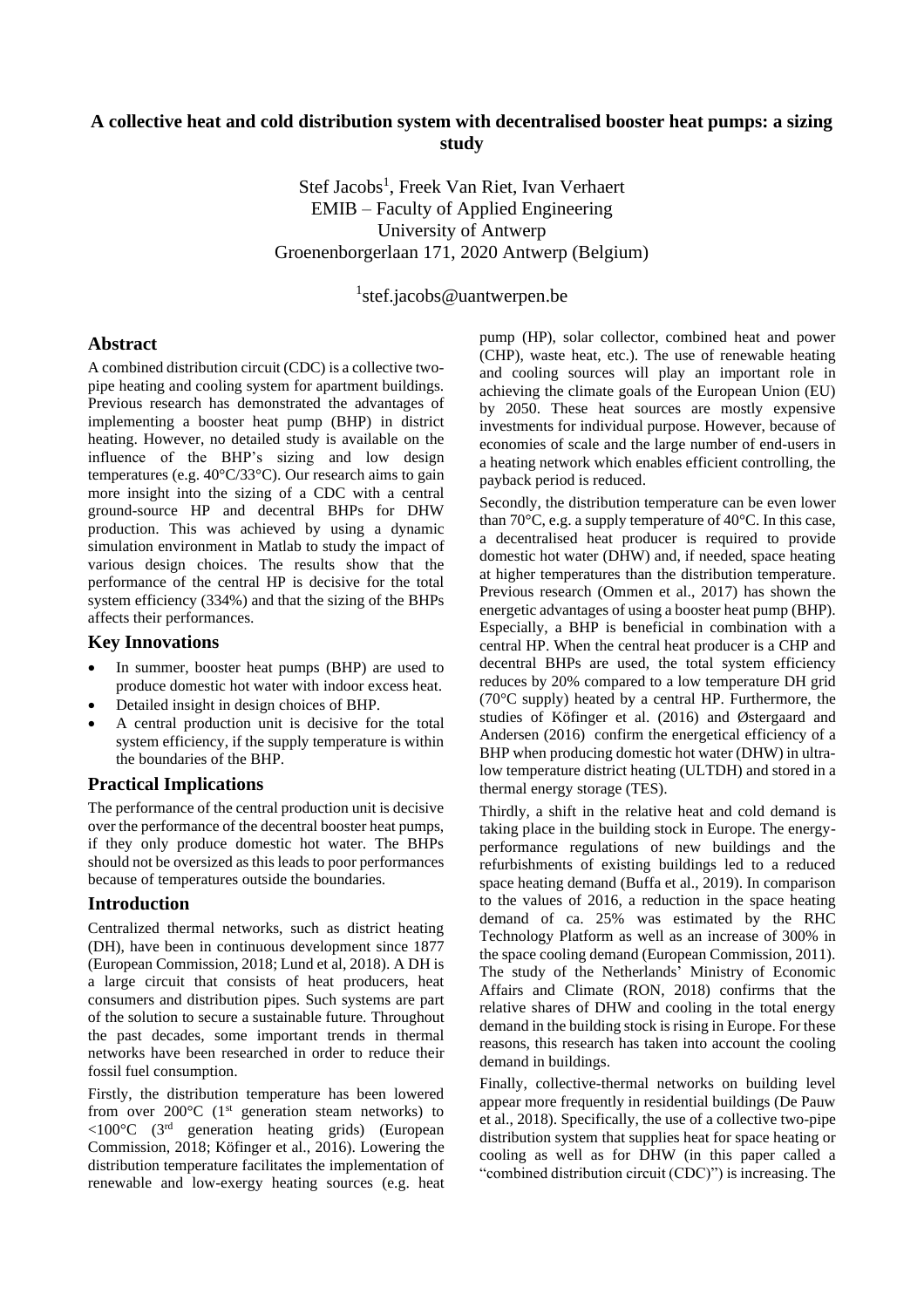main advantage of such systems in apartment buildings is that the installed heating power can be reduced in comparison to four- or six-pipe distribution systems and individual energy systems. This is mainly because of the non-simultaneity of DHW use in the different apartments.

At the time of writing, investigations concerning BHPs have been confined primarily to the average performances of a collective heating system on a large scale (i.e. DH). However, no detailed study on the influences of design choices has been performed. As a result, no in-depth knowledge is available on the sizing, controlling and evaluation of such a system, neither on a large (i.e. district heating) nor on a small scale (i.e. in apartment buildings). Furthermore, the Belgian Energy Performance of Buildings Directive (EPBD) legislation has a major impact on system selection. However, EPBD does not provide for any appropriate evaluation framework for this type of heating and cooling systems, because of two reasons. I) A certificate of conformity (in Dutch "gelijkvormigheidsattest") is needed in order to evaluate an innovative concept in a more appropriate way. II) The framework uses a large timestep (of a month) and a myriad of correction factors for the simplifications and assumptions (Flemish government, 2010). For example, the operation times of heat pumps are fixed per year and do not depend on the storage tank volume. For these reasons, it is not known if the sizing of various components has an influence on the calculated energetic performances.

In this paper, the influence of different design choices in a CDC with BHPs is investigated. In particular, the following design parameters were studied:

- balance between decentralised and centralised heat production by varying the size of the BHPs and the decentralised storage of DHW
- central storage tank volume, connected to the central HP
- the design temperatures of the central distribution

This study is required in order to develop a code of good practices by designing such systems and to understand the different influences in a CDC with decentralised BHPs.

## **Method**

#### **Simulation-based**

In-situ measurements would be an inefficient way to study the influences of various design choices, because it would be time-consuming and cost-inefficient to build all the studied variants. Therefore, in a previous research (Jacobs et al., 2021), a dynamic simulation environment in Matlab has been developed in order to evaluate the concept energetically. It is based on the simulation environment of Van Riet (2019), also used for the energetic evaluation of different hydraulic hybrid configurations in collective heating systems on building level. Jacobs et al. (2021) found that the innovative concept is more energy efficient than a conventional CDC with fossil boilers. Furthermore, the possible energy recuperations of the BHPs between cooling and simultaneous DHW demand during summer is

demonstrated. The results show a possible energy recuperation of 27,5% during summer.

The second advantage of using a simulation environment is the possibility to keep the heat demand profiles, imposed on the production systems, identical for the different sensitivity analyses (De Pauw et al., 2018). The models used for this evaluation are created in a simulation environment with the following main characteristics:

- The dynamic behaviour of all components is taken into account by their differential equations and a small timestep of 10 seconds.
- All inputs of the models are considered constant during one timestep.
- The hydraulics (pressure drops and values) of the components are not taken into account: a perfectly controlled installation is considered. However, the time-delay in the pipes is included.
- Most of the differential equations regarding temperatures are non-homogenous linear ordinary differential equation with constant coefficients, De Pauw et al. (2018) describes these general equations. Only the storage tank model is a partial differential equation, where iteration might be required.

## **Main models of simulation environment**

The focus of the models in the simulations is the dynamic thermal behaviour of each component. The influence of temperature changes is considered. The heat pumps' mass flows (central and decentral) are nominal, i.e. no variable mass flows are considered. In order to verify the models, energy balances are performed during post-processing for every single step. The errors of the energy balances were less than 0,00001 joules.

*Zone model*. 20 zones are considered and every dwelling is modelled as described. In electrical analogy a 3R2Cmodel of the zone is given in [Figure 1.](#page-1-0)



<span id="page-1-0"></span>*Figure 1: 3R2C model of the zone. Ventilation and transmission losses are included.*

The zone is modelled as two lumped capacitances, i.e. the indoor air volume  $(c_{air})$  and the walls  $(c_{wall})$ . Three heat transfer resistances are defined: one between the capacitances of the zone  $(1/UA_{air})$ , one between the walls and the outdoor temperature  $(1/UA<sub>ext</sub>)$  and one between indoor and outdoor air  $(1/c_{p;air} \dot{m}_{vent})$ , which describes the ventilation losses. The following equations describe the thermal behaviour of the zones:

$$
C_{zone} \frac{d(T_{zone})}{dt} = 0.6\dot{Q}_{emit} + 0.5\dot{Q}_{sun} + 0.75\dot{Q}_{met} - U A_{air}(T_{zone} - T_{wall}) - c_{p,air}\dot{m}_{vent}(T_{zone} - T_{ext}) \tag{1}
$$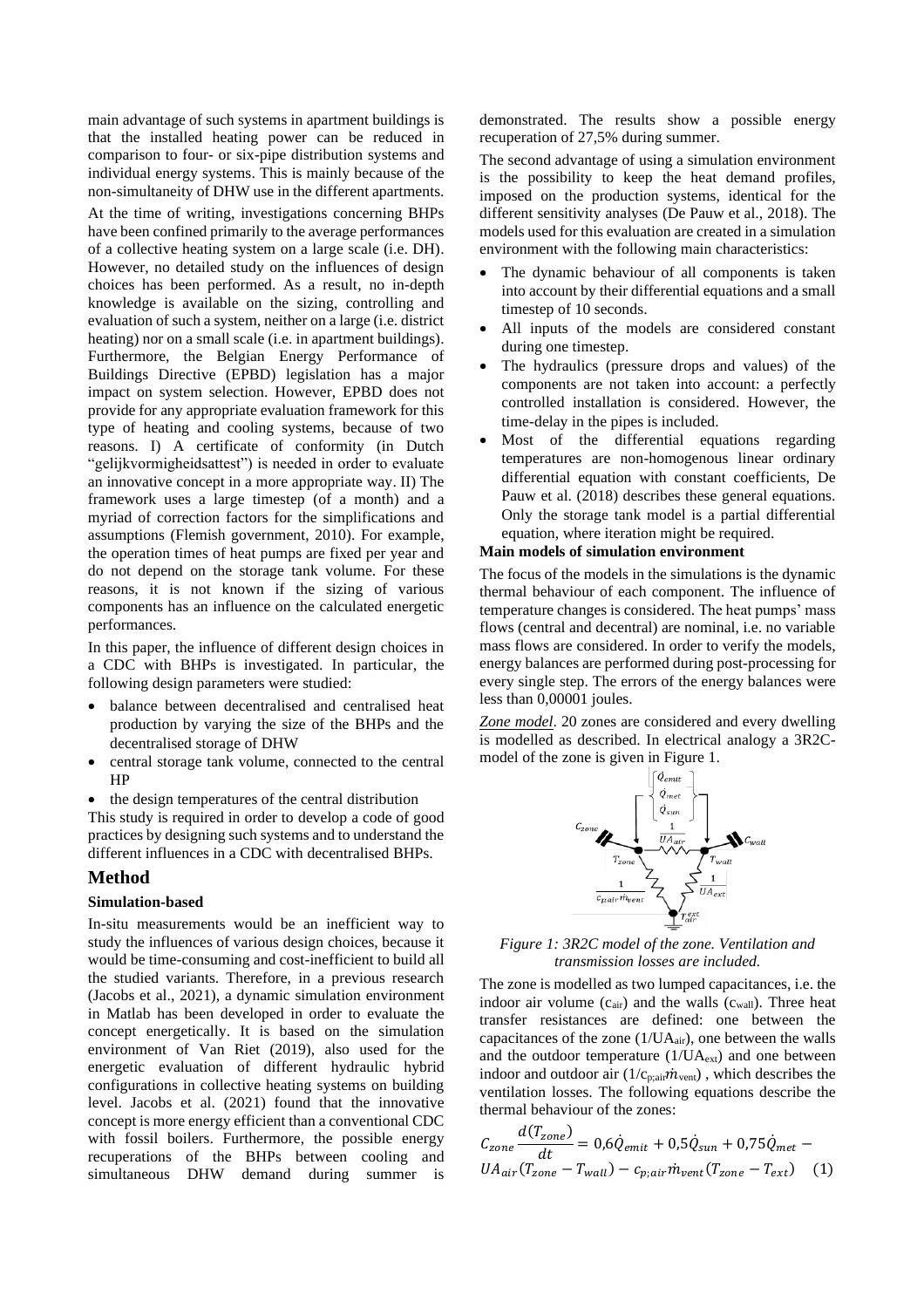$$
C_{wall} \frac{d(T_{wall})}{dt} = 0,4\dot{Q}_{emit} + 0,5\dot{Q}_{sun} + 0,25\dot{Q}_{met} + U A_{air}(T_{zone} - T_{wall}) - U A_{ext}(T_{wall} - T_{ext})
$$
 (2)

Where  $\dot{Q}_{sun}$  and  $\dot{Q}_{met}$  are resp. the solar heat gains and internal heat gains and  $\dot{Q}_{emit}$  the heating power of the underfloor heating (or cooling) (all in W). The outdoor temperature (T<sub>ext</sub>) and  $\dot{Q}_{sun}$  are based on weather data from Uccle, Belgium (SELUWM, 2014). In (1) the wall temperature  $(T_{wall})$  [°C] is from the previous timestep. In (2) the zone temperature  $(T_{zone})$  [°C] is calculated in (1).

The underfloor heating has also a thermal capacity (cemitter) of which the thermal model is described in the study of Van Riet et al. (2019).

*Booster heat pump*. Both the evaporator and the condenser are dynamically modelled with a thermal capacitance. Jacobs et al. (2021) described the differential equations and are drawn from [Figure 2.](#page-2-0) The data of the *Alpha Innotec WWB21* from *Nathan Systems* is fitted to a polynomial with a nonlinear regression model in Matlab. This polynomial (i.e. performance map) is scaled to the nominal heating power of the BHP, which facilitates the variation of the BHPs' sizing with only two equations. The minimal and maximal source temperatures are resp. 18°C and 42°C. The maximal sink temperature is 73°C.



<span id="page-2-0"></span>*Figure 2: scheme of BHP, with mass flow and energy balances*

*Ground-source heat pump*. The central heat pump is a brine/water heat pump, where the source temperature is considered constantly 10°C throughout the year. This is considered as a valid assumption, because the temperature fluctuations of the ground diminish by an increased depth due to the increased thermal inertia. The transient behaviour of the condenser is taken into account as in (Van Riet et al., 2018a). During the summer, the central HP has two modes: I) it can extract cold from the ground and provide cooling to the CDC. This is required when the cool load is large, but no DHW is produced by the BHPs. II) The central HP provides heat to the CDC when the BHPs produce DHW while no cooling is required in the apartments (e.g. during the evening/night). This mode will avoid too low distribution temperatures.

*Distribution pipes*. The models of all the pipes are based on a plug-flow method (Van Riet et al., 2018b). The CDC is modelled as a supply and return pipe without branches. A strongly ventilated ventilation shaft of the CDC is assumed, which means that the distribution losses are not considered as a heat source for the apartments.

For more detailed information on all the models, we refer to Jacobs et al. (2021).

#### **Case description**

The apartment building consists of 20 dwellings in Belgium, each inhabited by different families that are relevant for Flemish families (De Schutter et al., 2018). The "profile generator" of the Instal2020 project (WTCB, 2018) is used for the occupancy profile (internal heat gains from inhabitants and electric appliances) and DHW demand profiles. The average DHW demands at 60°C is 0,86 MWh/year/person. During winter, the set point temperature is 19°C at night or when no one is inside, otherwise it is 21°C. In summer, this set point is 25°C for space cooling. Every dwelling is directly connected to the CDC, with underfloor heating for space heating or cooling, and has a BHP with a DHW-TES. [Figure 3](#page-2-1) gives an overview of the concept with one apartment. In the substations, a connection between the underfloor heating and the BHP is available. Through these connections (blue arrows in [Figure 3\)](#page-2-1), energy recuperation during the summer is possible. The excessive heat of the apartments is used as a heat source for the BHP. On the other hand, the BHP's evaporator is a cooling source for the underfloor cooling. No hydraulic separations (e.g. decentral heat exchangers) are needed as it is a small building and the BHP separates the DHW from the CDC. The design temperatures of the underfloor heating is equal to the design temperatures of the central distribution (CDC). The CDC's supply temperature follows a heating curve.

The heat load by design conditions (21°C indoor and -8°C outdoor) is 2030 W. The apartments are characterised by an average energy demand for space conditioning of 20 kWh/m²/year. The central ground-source HP is dimensioned at  $40.6 \text{ kW}$  (Q<sub>HP</sub>) to cover the full heat load of all 20 apartments. A storage tank is connected to the central HP and its storage volume is varied in the analyses according the loading time of the central HP:

$$
V_{tank} [l] = \frac{Q_{HP} \cdot t}{4187 \left[\frac{J}{kgK}\right] \cdot \Delta T_{des}}
$$
 (3)

Where  $\Delta T_{des}$  is the design temperatures of the distribution system and *t* [s] is the time in which the central HP can thermally load the storage tank. More detailed characteristics are described in Jacobs et al. (2021).



<span id="page-2-1"></span>*Figure 3: scheme of the heating and cooling system.*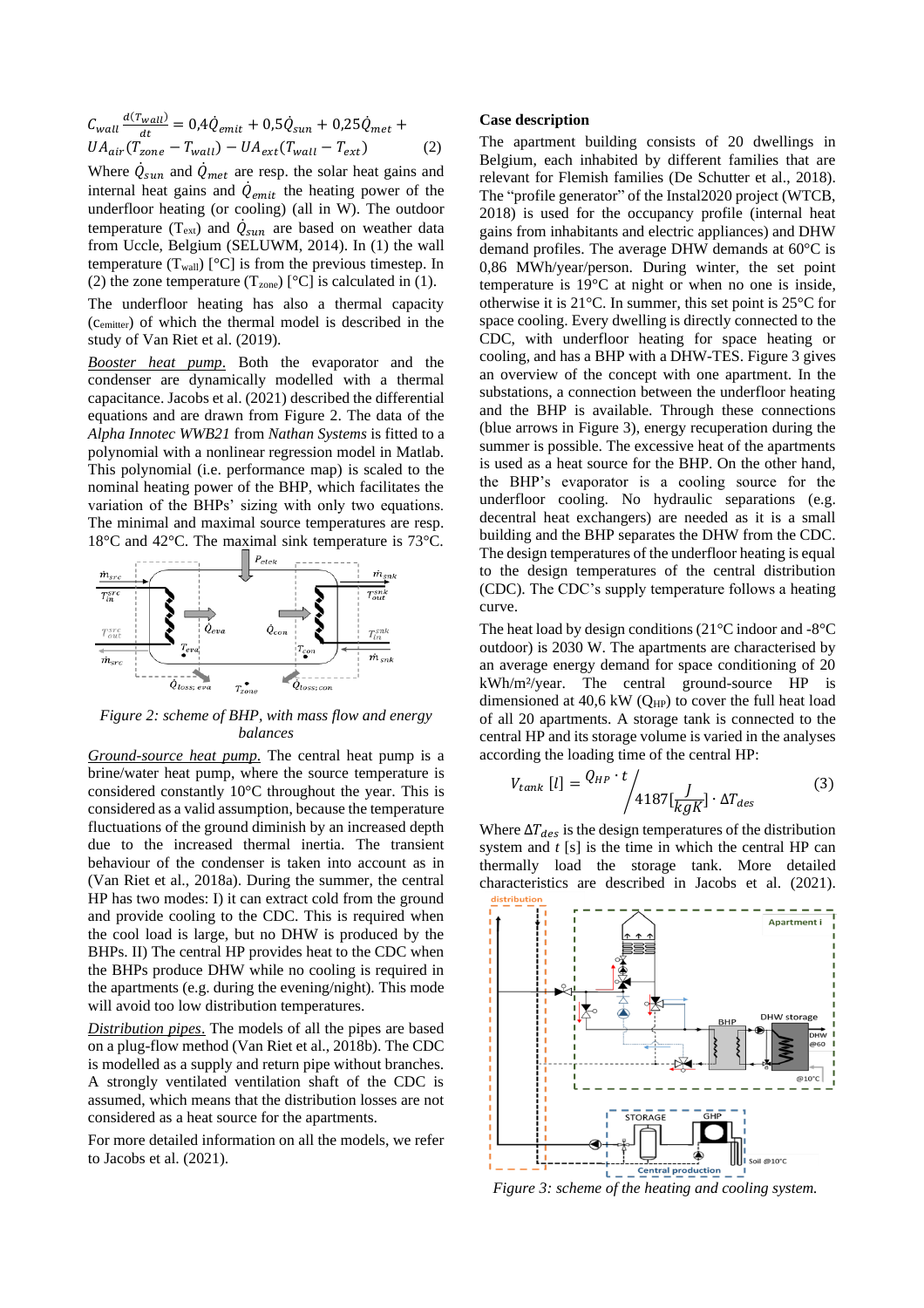#### **Key Performance Indicators (KPI)**

The results are based on various key performance indicators (KPIs) which are shortly described below:

- *Room Temperature Lack (RTL)* and *Room Temperature Excess (RTE)*: respectively, the number of Kelvin hours below or above the set point temperature of the apartment's indoor air. The RTL is used as a discomfort parameter during winter, while the RTE is relevant during summer.
- *Sanitary Temperature Lack (STL)*: The number of Kelvin hours that the DHW is below its set point at tapping  $(40^{\circ}$ C). Note that the mixing of the DHW with domestic cold water is not simulated. Thus, ideal mixing taps are considered.
- *CDC Temperature Lack (CTL)*: The number of Kelvin hours the supply temperature in the CDC is below its set point. During winter, this set point depends on the outdoor temperature.
- *Total primary energy consumption (PE)*: the electricity consumption is divided by 40%, i.e. the average efficiency of a Belgian electricity network.
- *Seasonal Performance factor (SPF)*: the total efficiency of the total system or a (booster) heat pump on a yearly basis.
- *Mean continous operation time of the BHPs (t cyc)*: average hours a BHP works in one start-stop cycle. A higher value effects its energetic performances and maintenance costs in a positive way.

## **Results and discussion**

The analyses, based on sensitivity analyses, are executed on following parameters:

- The nominal heating power of the BHP at  $20/50^{\circ}$ C  $(Q_{nom}^{BWP})$  in the range of powers which are available in the market, namely 1,5 kW, 2kW and 2,5 kW.
- The volume of the decentral DHW-TES, determined with a so-called PV-curve (WTCB, 2018) (i.e. the reference volume). This reference volume is increased and decreased by 50%.
- The central storage volume depends on the loading time of the central HP. This loading time (*t*) is varied by 2700s (0,75h), 3600s (1h) and 5400s (1,5h).
- The design temperatures of the CDC in heating mode. Those of the cooling mode are not varied (19/24 °C). The variations are listed in [Table 1.](#page-3-0)

| Heating (winter) $[^{\circ}C]$ | Cooling (summer) $[°C]$ |
|--------------------------------|-------------------------|
| 29/22                          | 19/24                   |
| 30/23                          | 19/24                   |
| 32/25                          | 19/24                   |
| 35/28                          | 19/24                   |
| 40/33                          | 19/24                   |

#### <span id="page-3-0"></span>*Table 1: scope of the investigated design temperatures*

#### **Sizing of DHW production**

The sizing of decentral DHW production consists of two parts: the nominal heating power of the BHPs and the storage volume of the decentral DHW-TES. Firstly, a higher nominal heating power  $(Q_{nom}^{BWP})$  will require less time in order to load the DHW-TES. However, the

energetic performances of an oversized BHP decrease, as the number of start-ups increases. Secondly, a larger DHW-TES will provide heat for a longer time, while increasing the envelope losses. An optimum of the sizing of decentral storage and the  $Q_{nom}^{BWP}$  needs to be found.

[Figure 7](#page-7-0) (at the end of this paper) shows that the maximum sanitary temperature lack (STL) for a DHW-TES of "-50%" is between 6 to 7 Kh per year per apartment. These Kelvin-hours are taken into account only when a DHW demand occurs. This means, for example, that per year 36 to 42 showers of 10 minutes are 1°C too cold, which is inadmissible. However, this discomfort is the maximum discomfort per apartment of all apartments. Thus, other families experience lower discomforts or even no discomfort. In this respect, it was found that an undersized ("-50%") DHW-TES might be sufficient for some families, but a smaller DHW-TES will not satisfy in every situation. Therefore, the reference volume (100%) is recommended. Furthermore, the 1,5 kW BHP consumes the least PE of all BHPs. It consumes 6% less PE than BHPs of 2 kW and even 12% less than 2,5 kW BHPs. In conclusion, the 1,5 kW BHP with the reference volume (175 liter determined with the PVcurve) gives the best results. The STL is maximum 1,05 Kh/year, which only occurs during one month in only one apartment.

The BHP can use the indoor excessive heat as a heat source during summer. For this reason, the indoor air temperature requirement is considered as an evaluation criteria for the BHP's sizing. [Figure 8](#page-7-1) (at the end of this paper) gives an pareto analysis of the PE use and the indoor air temperature comfort, both during summer. This analysis proofs that an 1,5 kW leads to a lower PE use in combination with a higher indoor air comfort (i.e. lower room temperature excess (RTE)) in comparison to larger BHPs. Furthermore, a larger storage volume, leads to an increased PE use, as a consequence of higher envelope losses. However, in this research, all envelope losses of the tanks are considered as losses and do not influence the heat and cold demand of the apartment. In this respect, it is possible that a larger storage tank will lead to an increased cooling demand and thus increases the total energy demand. On the other hand, these envelope losses are a heat source for the building during winter and might decrease the total energy demand.

Finally, an overview is given in [Table 3](#page-7-2) (at the end of this paper) of the mean operating time of all BHPs and of the mean efficiencies during winter (heating, h) and summer (cooling, c). A smaller BHP has a longer cycle time, which lowers the maintenance costs. The longer cycle time is because of not overheating its outlet temperature at the condenser, thus the BHP can heat up the DHW-TES in one cycle. However, only a fixed nominal mass flow at both sides of the BHP is considered (125 l/h and 300 l/h for the evaporator's and condenser's side, resp.). As a result of the overheating, the efficiencies (SPF) of BHPs improves when they are smaller. The difference of SPF in summer and winter is a result of the different supply temperature at the evaporator side of the BHP (from the collective distribution pipes).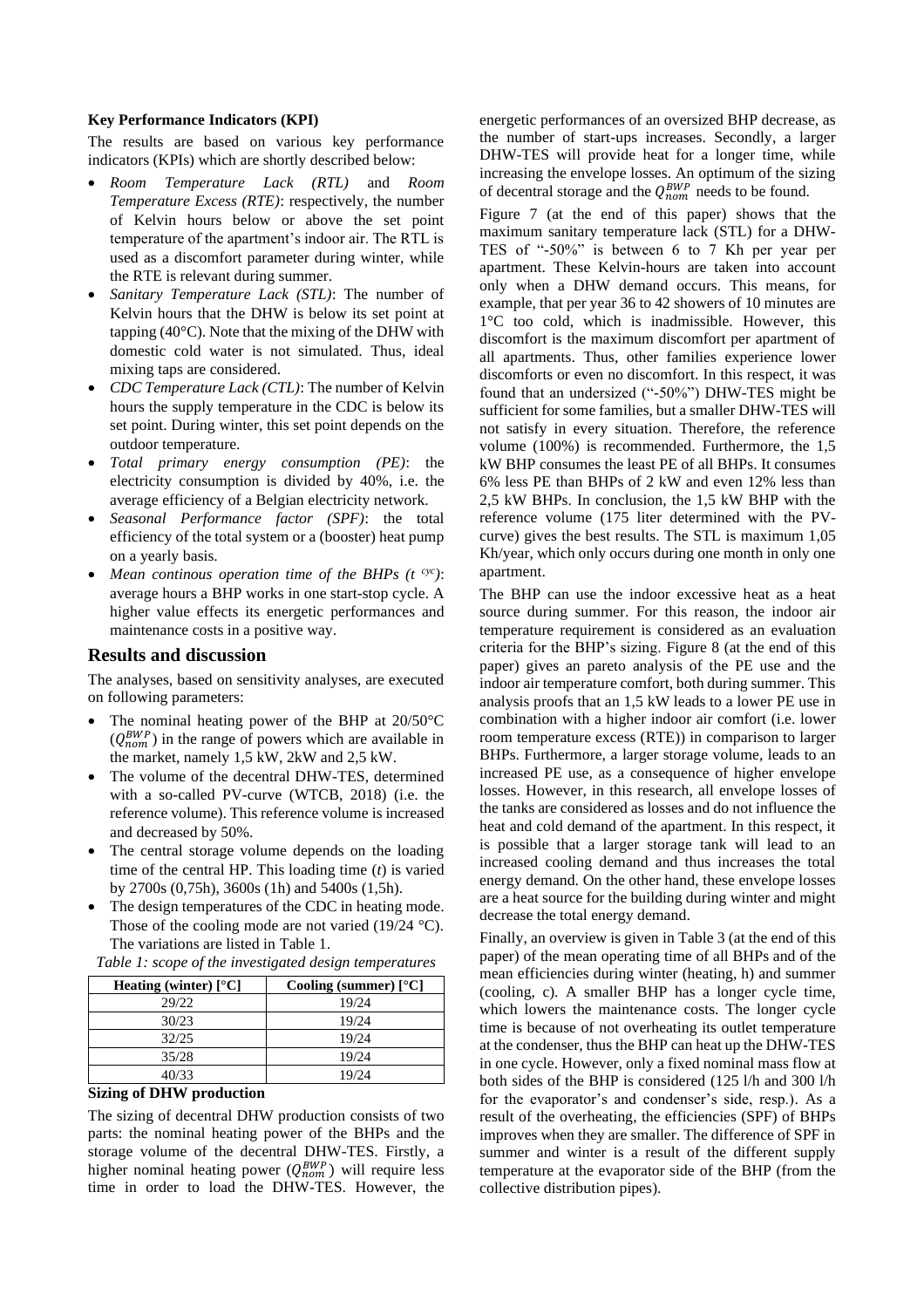#### **Volume of central storage tank**

The central storage's sizing is varied according to the central HP's thermal loading time. As described in (3) from the case description, all other parameters of the central storage tank's sizing are held constant. In this sensitivity analysis, the thermal stability of the distribution system is considered as the KPI by introducing the Combilus Temperature Lack (CTL). This KPI is important in ultralow temperature networks with BHPs, as a too low supply temperature will unintentionally switch off the BHPs. The second KPI is the heat loss of the central storage tank, because a larger tank will lead to higher envelope losses.

[Figure 4](#page-4-0) shows that a smaller tank (0,75h loading time) provides a more constant supply temperature, because the CTL is 5,15 Kh/day. A storage tank that is thermally loaded in 1h by the central HP causes a CTL of 5,62 Kh/day, while the largest storage tank (1,5h) supplies a temperature that is 5,95 Kh/day lower than the set point. On the other hand, the envelope losses are the highest for the smallest storage tank (0,75h). The reason for the higher heat losses is that the summer period is included. In summer, the water temperature in the tanks is lower than its environment (20°C) and thus the water is heated up by the environment. This leads to a negative heat loss, which is "larger" by the larger tank. With this insight, it is expected that the heat losses during winter are indeed lower for a smaller tank.



<span id="page-4-0"></span>*Figure 4: sensitivity analysis on the central TES. CTL in function of the envelope losses.*

In this research only the CTL and the storage tank's losses are taken into account. However, the storage will have an influence on the PE use of the central HP. Furthermore, the CTL does not give a full perception of the stability. The stability depends on multiple parameters, such as pressure, mass flow, temperature excess, etc. We suggest to perform more detailed studies on this component of the system, with the insight gained from our research.

#### **Design temperature of central distribution**

In order to reduce the distribution losses, a lower distribution temperature is possible. However, this temperature has a direct impact on the efficiency of the central heat producer, as well as on that of the decentral BHPs. As a result, the total system efficiency (i.e. SPF<sub>system</sub>) is affected by this design choice. In this study, the design mass flows are not varied, thus a  $\Delta T$  of 7 Kelvin is maintained. The BHPs of 1,5 kW are considered

with a reference DHW tank. The central storage's loading time is 1h.

[Figure 5](#page-4-1) shows the pareto analysis of the mean RTL and RTE during the heating season (winter) relative to the total PE consumption of the concept. This analysis shows that the concept has met the indoor temperature requirements during winter for all design temperatures (only a maximum mean RTL of 0,48 Kh/day/apartment), but mostly it is in fact too warm inside the apartments (a maximum mean RTE of 4,8 Kh/day/apartment). This is favourable in terms of comfort in the apartments in the heating season. However, because of the higher indoor air temperature, the transmission losses are higher compared to the set-point temperature. As the RTL is maximum 0,48 Kh/day/apartment, this KPI can be ignored. On the other hand, the results show that the PE consumption is decisive. The range is  $48,15$  MWh (at  $29/22$ ) to  $51,57$ MWh (at 40/33), which is a difference of 7%.



<span id="page-4-1"></span>*Figure 5: central distribution temperature analysis. The total PE during winter in function of the RTL and RTE.*

A considerable energy saving is achieved by lowering the design temperatures, while the comfort in the apartments improves (the RTE also decreases). The explanation for the possible energy savings is shown in [Figure 6,](#page-4-2)



<span id="page-4-2"></span>*Figure 6: SPF of central HP, BHPs and total system for the different design temperatures.*

which illustrates the SPF of the central producer, the average SPF of the BHPs and the total system efficiency. As the central distribution temperatures are lower, the SPF of the central ground-source heat pump (GHP) increases, while the SPF of the BHPs decreases.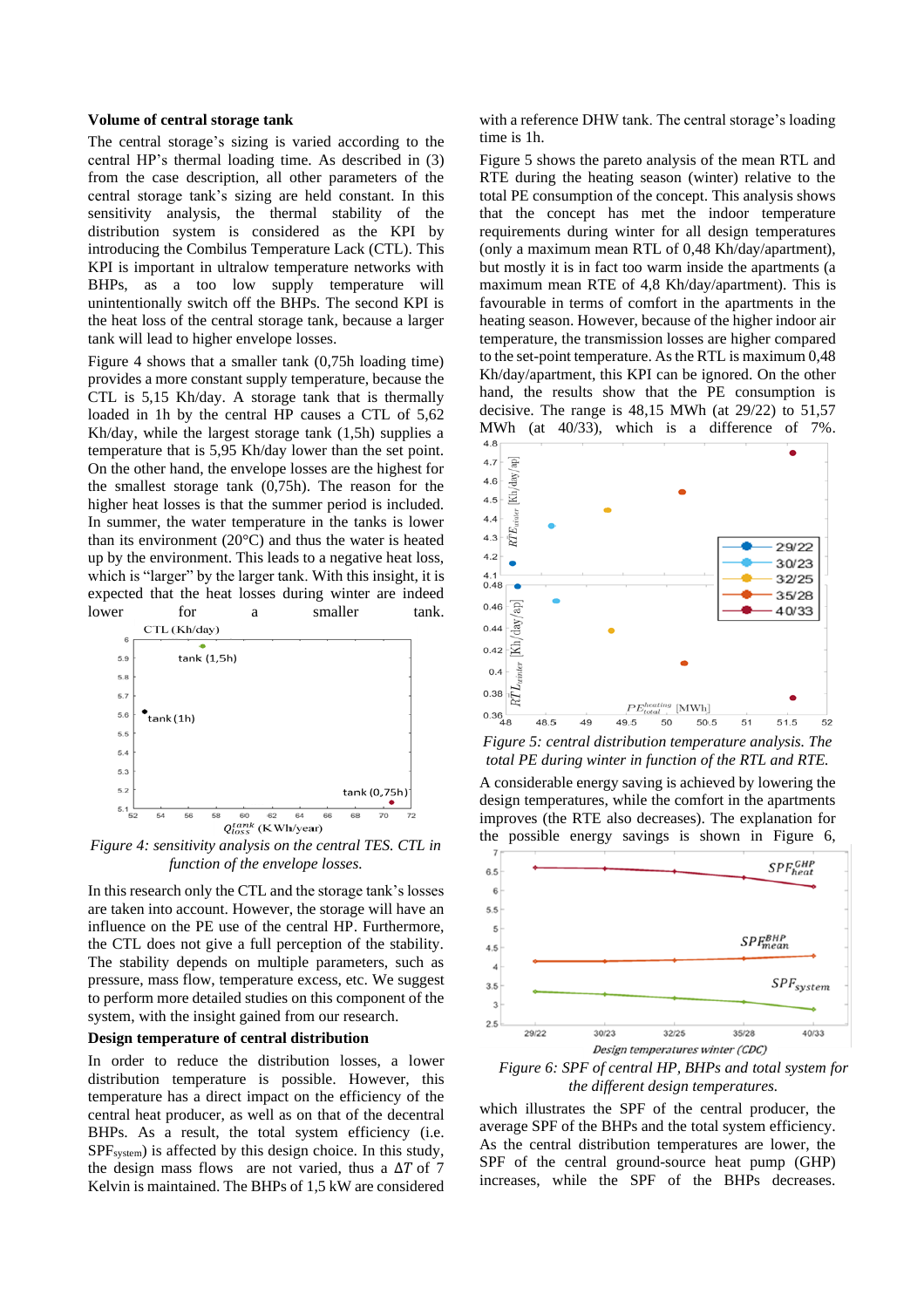Therefore, the system efficiency (i.e.  $SPF_{system}$ ) increases when the central distribution temperature decreases, despite the higher electricity consumption of the 20 decentral BHPs. This statement is explained by the various components' share of heat production for the design temperatures examined, as given in [Table 2.](#page-5-0) During winter, the central HP delivers all the heat for space heating as well as the heat for all the BHPs to produce DHW, i.e. the BHPs only produces DHW. All heat shares are given in MWh.

<span id="page-5-0"></span>

|                  | 29/22 | 30/23 | 32/25  | 35/28 | 40/33 |
|------------------|-------|-------|--------|-------|-------|
| $Q_{heat}^{GHP}$ | 71,8  | 72,7  | 74     | 75.1  | 76,6  |
| $Q_{DHW}^{BHPs}$ | 49.9  | 49.9  | 49.9   | 49.9  | 49.9  |
| $\bigcap$ BHPs   | 27 71 | 37.77 | 27 Q.G | 27.QQ | 20 J  |

*Table 2: heat shares of different HPs in the system*

 $Q_{eva}^{BHPs}$  37,74 37,77 37,86 37,98 38,2 The BHPs deliver 49,9 MWh of DHW for every design temperature per winter season. Of this heat, between 37,74 MWh and 38,2 MWh is extracted from the CDC, i.e. supplied by the central HP. Thus, only a small share of heat is supplied by the BHPs and they therefore have a low influence on the total efficiency. However, they are an important component for increasing the total efficiency, for example in low temperature networks. With this insight, it is important to note that the SPF of the BHPs nonetheless plays an important role. If the BHP's SPF is low, the heat extraction of the BHP from the CDC will be lower, thus the relative heat generation of the central HP for DHW will decrease. In this case, it is expected that the BHPs will have a higher impact on the total system efficiency, then a lower temperature will be a disadvantage for the total system. This should be the subject of further research.

In conclusion, we found that the SPF of the central HP (or, by extension, the central heat producer at low temperatures) is decisive for the system efficiency (i.e. SPFsystem) in case the decentral BHPs' SPF is representative of what is available on the market, hence the central HP provides the largest share of heat to the system. In this respect, a lower distribution temperature is beneficial for the energy savings of the total system. However, further research is needed to determine its boundaries.

## **Conclusion**

This research has investigated various design choices of a ultralow temperature CDC with decentral BHPs, based on a case for Belgium. The case study consist of 20 apartments. The central production is a ground-coupled heat pump, without back-up fossil boilers. All apartments are equipped with an underfloor heating/cooling system and a BHP for DHW production with a storage tank.

The evaluation of the concept's different sizing is performed in the simulation environment of Jacobs et al. (2021). The step size is 10 seconds in order to take into account the detailed DHW profiles, the control technology and to obtain detailed results. This was needed to have a better understanding of how the BHPs should be dimensioned.

In this paper, three design choices were investigated, namely I) the nominal heating power of the decentral BHPs, II) the volume of the central storage tank and III) the central distribution temperature.

The study on the sizing of the BHPs' nominal heating power shows that the BHP may not be oversized, because this leads to an short-cycling of the BHP resulting of a too high condenser temperatures (too much heating power) or too low evaporator temperatures (too much heat extraction from the CDC). However, in this research the mass flows are kept constant. Further research has to determine what the influence of a variable mass flow would be.

The sensitivity analysis on the central storage was based on the temperature deviation of the central distribution temperature (*CDC Temperature Lack* (CTL)). In this research, three sizes of the central TES were compared. It was found that a smaller TES leads to larger envelope losses due to the (unintentional) heat gains during summer. When calculating the envelope losses over a year and the tank is used as a heat and cold storage, then the heat gains during summer should be calculated as an envelope loss. Thus, the envelope losses' summation should be an absolute instead. However, this analysis needs to be further expanded in the future.

A third influence study considered the central distribution temperatures during the heating season. It confirmed the assumption that a lower distribution temperature increases the system efficiency. In this respect, the central HP is decisive for the energy performance of the entire system, because the largest part of thermal power is provided by the central HP (between 85,5 and 86,7% during winter for the considered case studies). The performance of the individual BHPs is less influential to the system efficiency (i.e.  $SPF_{system}$ ).

All the results of this concept study show that the CDC at lower temperatures with decentralised BHP is a good, sustainable system to provide heating to apartment buildings.

This research only studied one hydronic configuration of the CDC with BHPs and some analyses can be expanded. In this way, even more in-depth insight will be gained. We propose the following topics to study in future research:

- Variation in the heat pumps' mass flows.
- More in-depth analysis of the central storage sizing.
- Different control strategies, in order to optimise the energy recuperation and minimise the PE use.
- Various hydronic configurations between the central distribution and the apartments' substation. For example, use the BHP for DHW production as well as for space heating, or a hydraulic separation between the apartments' space heating system and the CDC.

## **Acknowledgement**

This research is a part of a TETRA-project concerning qualitative heating networks [\(www.warmtenet.info\)](http://www.warmtenet.info/) sponsored by the Flemish government [\(www.vlaio.be\)](http://www.vlaio.be/).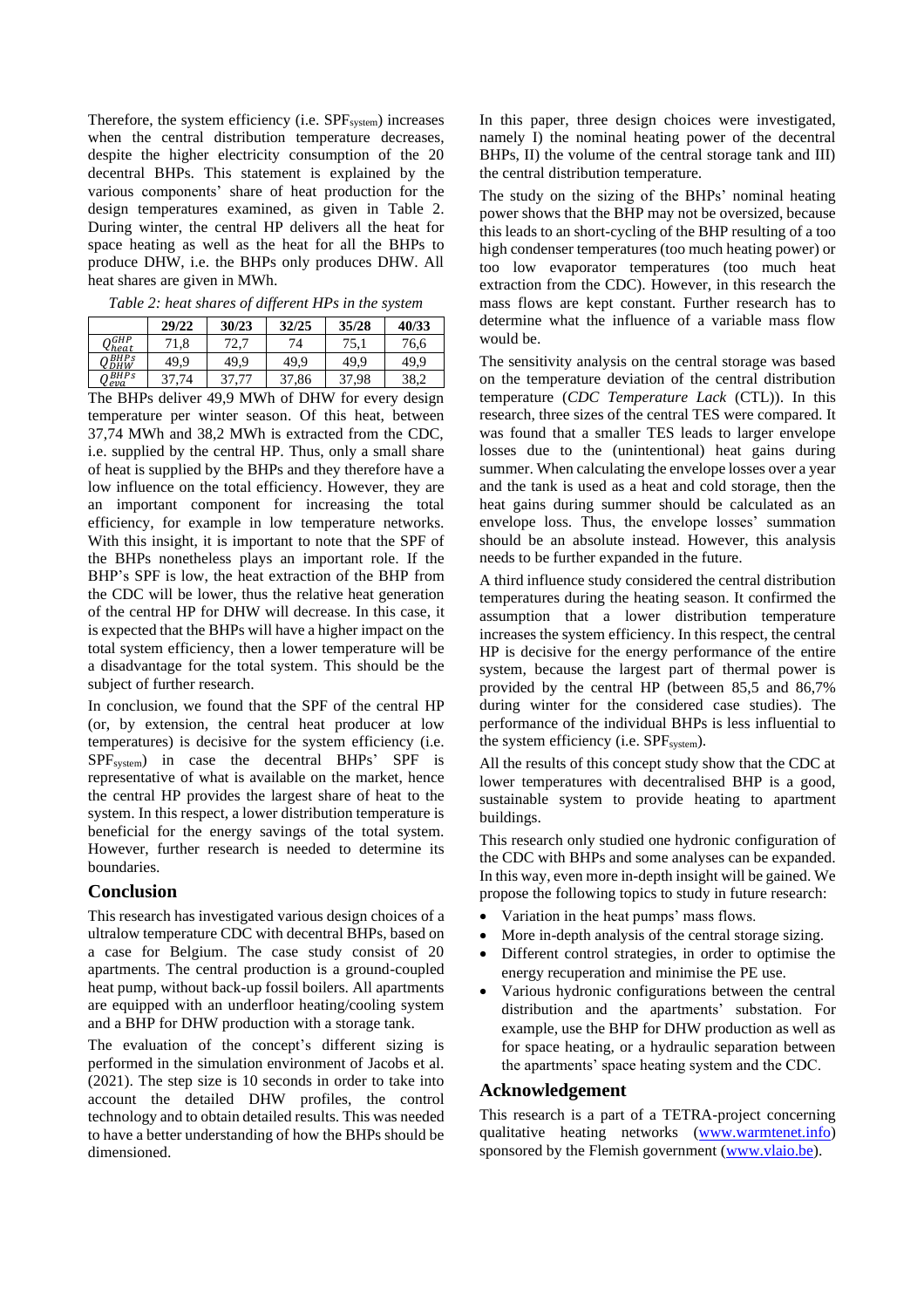#### **References**

- Buffa, S. & Cozzini, M. & D'Antoni, M. & Baratieri, M. & Fedrizzi, R. (2019). 5th generation district heating and cooling systems: A review of existing cases in Europe. *Renewable and Sustainable Energy Reviews 104,* 504-522.
- De Pauw, M. & Van Riet, F. & De Schutter, J. & Binnemans, S. & Van der Veken, J. & Verhaert, I. (2018). A methodology to compare collective heating systems with individual heating systems in buildings. *Proceedings from the REHVA Annual Meeting Conference: Low Carbon Technologies in HVAC.* Brussels (Belgium), 23 April 2018.
- De Schutter, J. & Verhaert, I. & De Pauw, M. (2018). A methodology to generate realistic random behavior profiles for space heating and domestic hot water simulations. *Proceedings from the REHVA Annual Meeting Conference: Low Carbon Technologies in HVAC.* Brussels (Belgium), 23 April 2018.
- European Commission (2018). *METIS Studies S9 costefficient district heating development.*
- European Commission (2011). *Joint Research Centre, and European Technology Platform on Renewable Heating and Cooling (RHC-Platform), 2020–2030– 2050, common vision for the renewable heating and cooling sector in Europe: European tech- nology platform on renewable heating and cooling.*
- Flemish government (2010). *Energiebesluit EPBrichtlijnen Bijlage V – Bepalingsmethode EPW (in Dutch).* Available: https://www.energiesparen.be/EPBpedia/regelgeving/energiebesluit/bijlageV
- Jacobs, S. & Verhaert, I. & Van Riet, F. (2021). Method to evaluate a heat and cold distribution in collective buildings with decentralised booster heat pumps. *Proceedings from Young Energy Researchers Conference at the World Sustainable Energy Days.*  Wels (Austria) - online, 21 June 2020, in press.
- Köfinger, M. & Basciotti, D. & Schmidt, R. & Meissner, E. & Doczekal, C. & Giovanni, A. (2016). Low temperature district heating in Austria: Energetic, ecologic and economic comparison of four case studies. *Energy 110,* 95-104.
- Lund, H. & Østergaard, P. A & Chang, M. & Werner, S. & Svendsen, S. et al. (2018). The status of 4th generation district heating: Researh and results. *Energy 164,* 147-159.
- Ommen, T. & Thorsen, J. & Markussen, W. & Elmegaard, B. (2017). Performance of ultra low temperature district heating systems with utility plant and booster heat pumps. *Energy 137,* 544-555.
- Østergaard, P. A. & Andersen, A. (2016). Booster heat pumps and central heat pumps in district heating. *Applied Energy 184,* 1374-1388*.*
- Rijksdienst voor Ondernemend Nederland (RON) (2018). *Study in order of the Ministery of Economic Affairs and Climate, "W/E report: Ontwikkeling van de koudevraag van woningen" (in Dutch).*
- Solar Energy Laboratory Univ. of Wisconsin-Madison (SELUWM) (2014). *TRNSYS 17 Volume 18 Weather data.*
- Van Riet, F. (2019). Hydronic design of hybrid thermal production systems in buildings. *Doctoral thesis for degree of Doctor in Applied Engineering.*
- Van Riet, F. & Janssen, E. & Steenackers, G. & Verhaert, I. (2019). Hydronic design of cogeneration in collective residential heating systems: state-of-the-art, comparison and improvements. *Applied Thermal Engineering 148,* 1249-1257.
- Van Riet, F. & Steenacker, G. & Verhaert, I. (2018a). Hydronic integration of ground-coupled heat pumps in collective heating systems of buildings. *Proceedings from the 10th International Conference on System Simulation in Buildings.* Liège (Belgium), 10-12 December 2018.
- Van Riet, F. & Steenacker, G. & Verhaert, I. (2018b). A new approach to model transport delay in branched pipes. *Proceedings from the 10th International Conference on System Simulation in Buildings.* Liège (Belgium), 10-12 December 2018.
- Wetenschappelijk en Technisch Centrum voor het Bouwbedrijf (WTCB) (2018). *VIS-traject Instal2020 project*